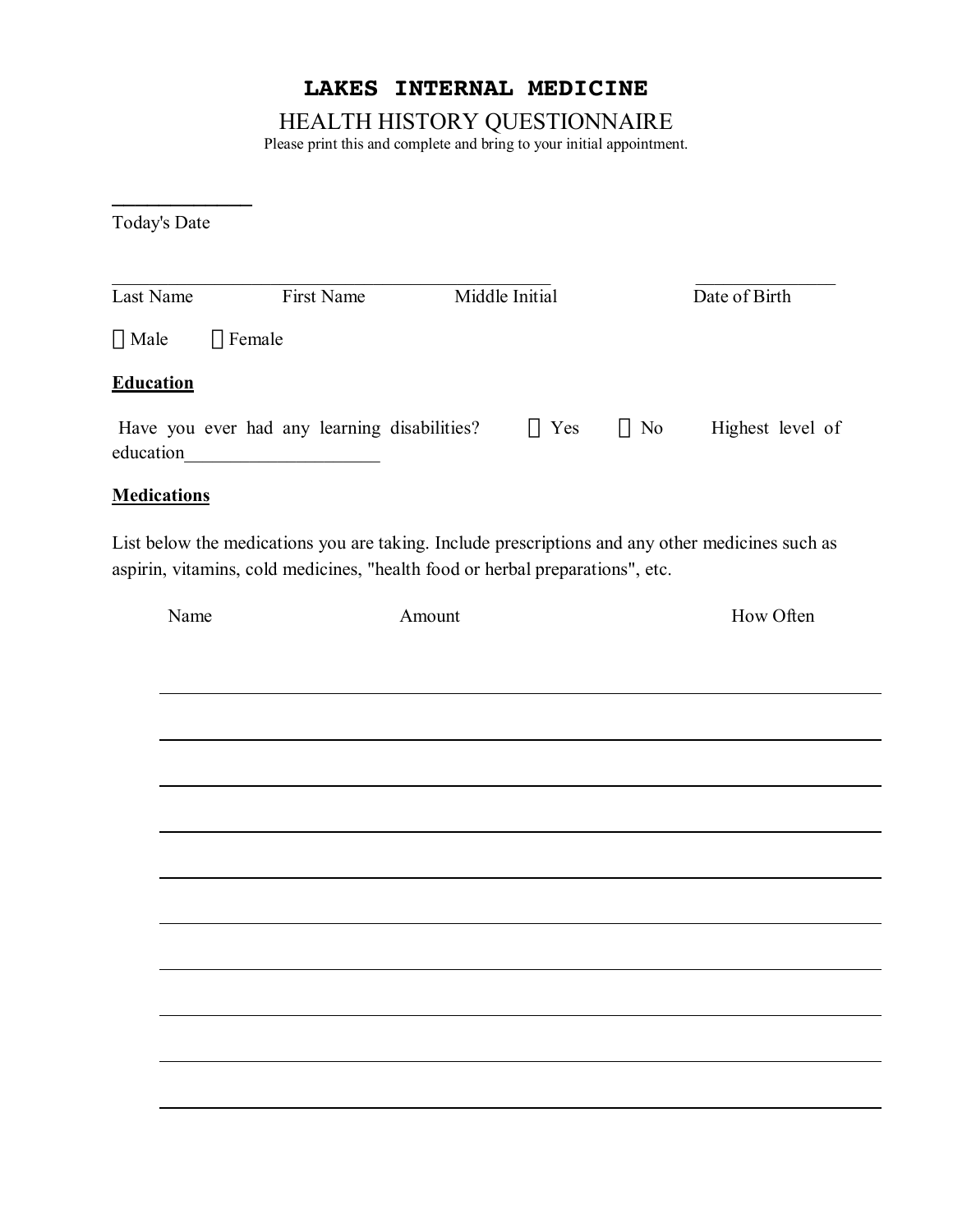### **Allergies:**

Have you ever had an allergic reaction to medicine, food, or any other substance? If yes, describe below.

| Substance<br>Reaction | Y ear |
|-----------------------|-------|
|-----------------------|-------|

#### **Immunization History:**

Place a check mark next to the immunizations you have received, and indicate the year received.

| <b>Ck</b> | $\Gamma$ ype          | Year | C <sub>k</sub> | Type         | Year |
|-----------|-----------------------|------|----------------|--------------|------|
|           | TB Test               |      |                | Pneumonia    |      |
|           | Tetanus               |      |                | Rubella      |      |
|           | Influenza, "flu shot" |      |                | Measles      |      |
|           | Hepatitis B           |      |                | <b>Mumps</b> |      |
|           | Hepatitis A           |      |                | Chicken Pox  |      |

Have you had any operations?  $\Box$  Yes  $\Box$  No

If yes, please describe the operation and approximate date.

Type of Operation Date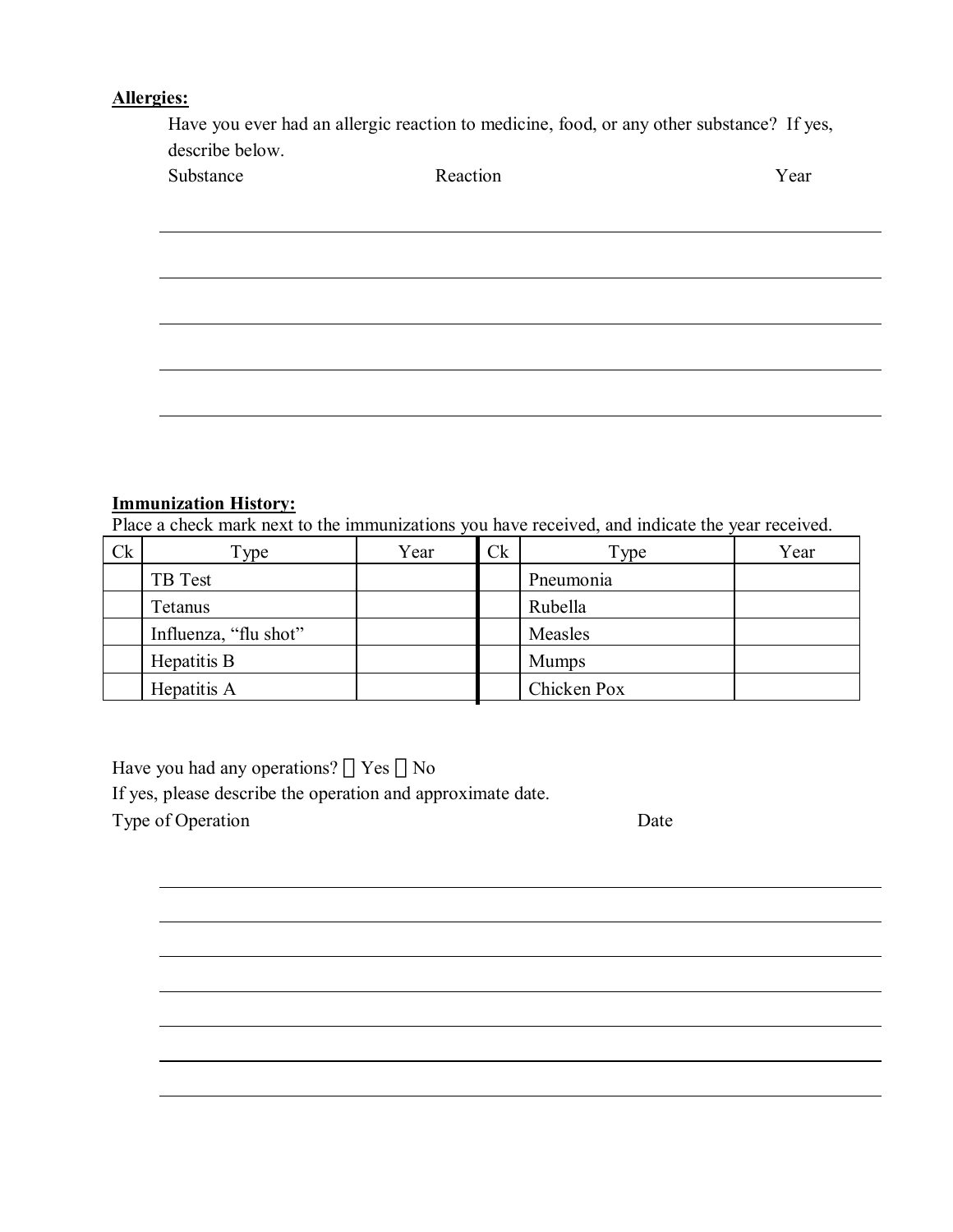### **Personal Health History:**

Have you ever been treated for any of the following illnesses? If yes, place a check mark in the box next to the illness and enter the approximate date, year.

| <b>Illness</b>             | Year | <b>Illness</b>           | Year |
|----------------------------|------|--------------------------|------|
| Migraine Headaches         |      | Ulcer                    |      |
| Head Injury                |      | Diverticulosis           |      |
| <b>Stroke</b>              |      | Colitis                  |      |
| <b>Seizures</b>            |      | <b>Yellow Jaundice</b>   |      |
| Glaucoma                   |      | Liver Trouble            |      |
| Other Eye Problems         |      | Gallbladder Trouble      |      |
| Deafness                   |      | Hernia                   |      |
| <b>Bronchitis</b>          |      | Hemorrhoids              |      |
| Emphysema                  |      | Kidney Disease           |      |
| Pneumonia                  |      | <b>Bladder Disease</b>   |      |
| Allergies                  |      | <b>Prostate Problems</b> |      |
| Asthma                     |      | <b>Kidney Stones</b>     |      |
| Tuberculosis               |      | Arthritis                |      |
| Other Lung Problems        |      | Chicken Pox              |      |
| <b>High Blood Pressure</b> |      | <b>Diabetes</b>          |      |
| <b>Heart Attack</b>        |      | Hepatitis                |      |
| <b>High Cholesterol</b>    |      | Measles                  |      |
| Poor Circulation           |      | Psoriasis                |      |
| <b>Heart Murmur</b>        |      | <b>Mental Illness</b>    |      |
| <b>Bleeding Tendency</b>   |      | <b>Substance Abuse</b>   |      |
| Anemia                     |      | Alcoholism               |      |
| Other Heart Condition      |      | <b>AIDS / HIV</b>        |      |
| <b>Breast Cancer</b>       |      | Venereal disease         |      |
| <b>Colon Cancer</b>        |      | <b>Thyroid Disease</b>   |      |
| <b>Prostate Cancer</b>     |      | Rheumatic Fever          |      |
| Other Cancer               |      |                          |      |

Have you had any serious injury?  $\Box$  Yes  $\Box$  No **TYPE** 

**TYPE** DATE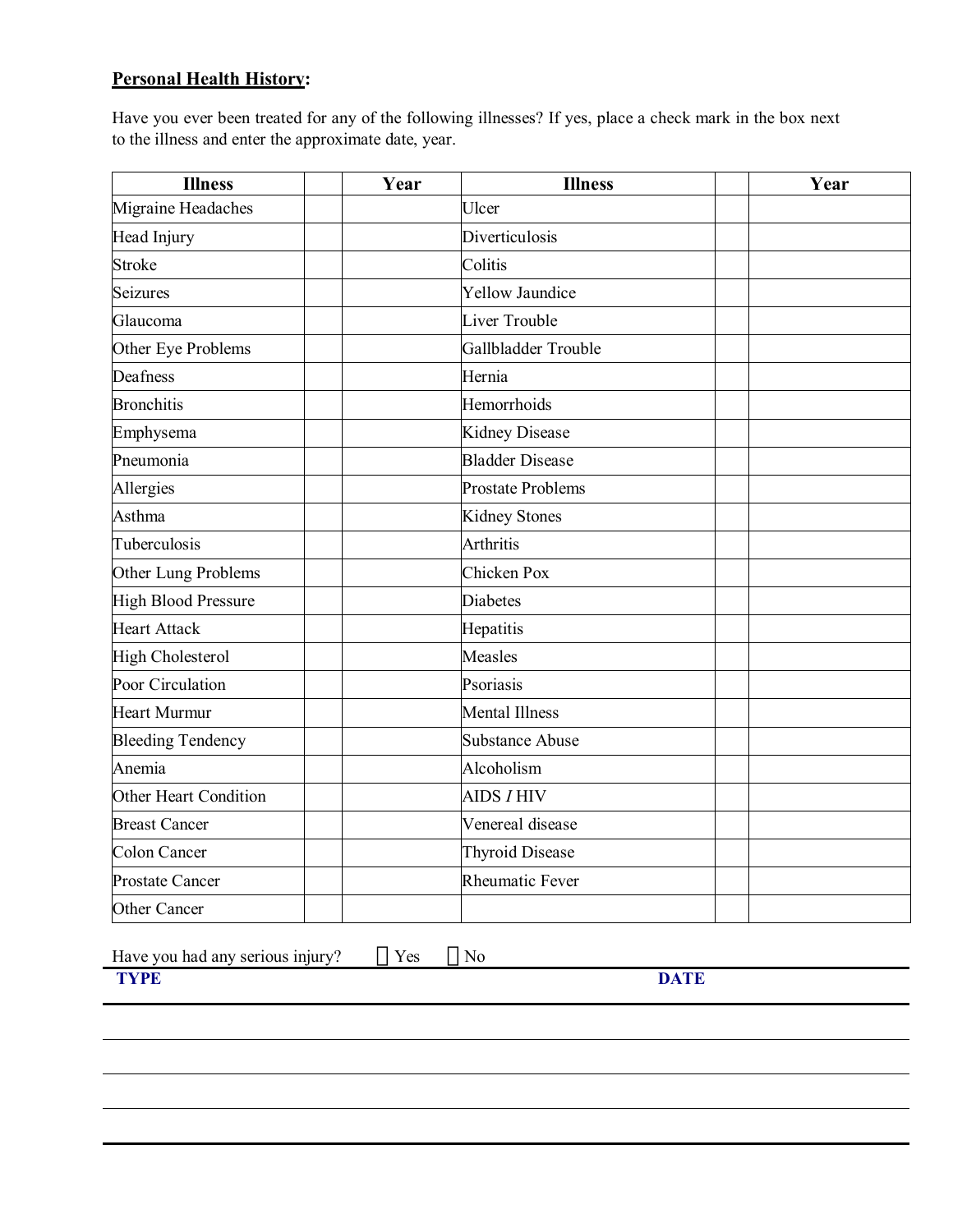# **Family Health History**

Has any member of your immediate family (mother, father, brother, sister, aunt, uncle, grandparent or child) ever been treated for any of the following illnesses? If yes, place a check mark in the box and enter the relative's relationship to you.

| <b>Illness</b>             | <b>Check</b> | <b>Relationship to You</b> |
|----------------------------|--------------|----------------------------|
| Migraine Headaches         |              |                            |
| Stroke                     |              |                            |
| Seizures                   |              |                            |
| Glaucoma                   |              |                            |
| Deafness                   |              |                            |
| Emphysema                  |              |                            |
| Allergies                  |              |                            |
| Asthma                     |              |                            |
| <b>High Blood Pressure</b> |              |                            |
| <b>Heart Attack</b>        |              |                            |
| <b>High Cholesterol</b>    |              |                            |
| <b>Bleeding Tendency</b>   |              |                            |
| Ulcer                      |              |                            |
| Colitis                    |              |                            |
| <b>Kidney Disease</b>      |              |                            |
| Arthritis                  |              |                            |
| <b>Diabetes</b>            |              |                            |
| <b>Mental Illness</b>      |              |                            |
| <b>Substance Abuse</b>     |              |                            |
| <b>Thyroid Disease</b>     |              |                            |
| <b>Breast Cancer</b>       |              |                            |
| Colon Cancer               |              |                            |
| <b>Prostate Cancer</b>     |              |                            |
| Other Cancer               |              |                            |

#### **Health Maintenance:**

Have you ever had a sigmoidoscopy? If so, when?\_\_\_\_\_\_\_\_\_\_\_\_\_\_\_\_\_\_\_\_\_\_\_\_\_\_\_\_\_\_\_\_\_

## **Female Only:**

| Have you ever had a mammogram? If yes, date of most recent? |  |
|-------------------------------------------------------------|--|
| Do you examine your breasts monthly? $\Box$ Yes $\Box$ No   |  |

| Date of last PAP smear: | Any abnormal PAPs? |
|-------------------------|--------------------|
|-------------------------|--------------------|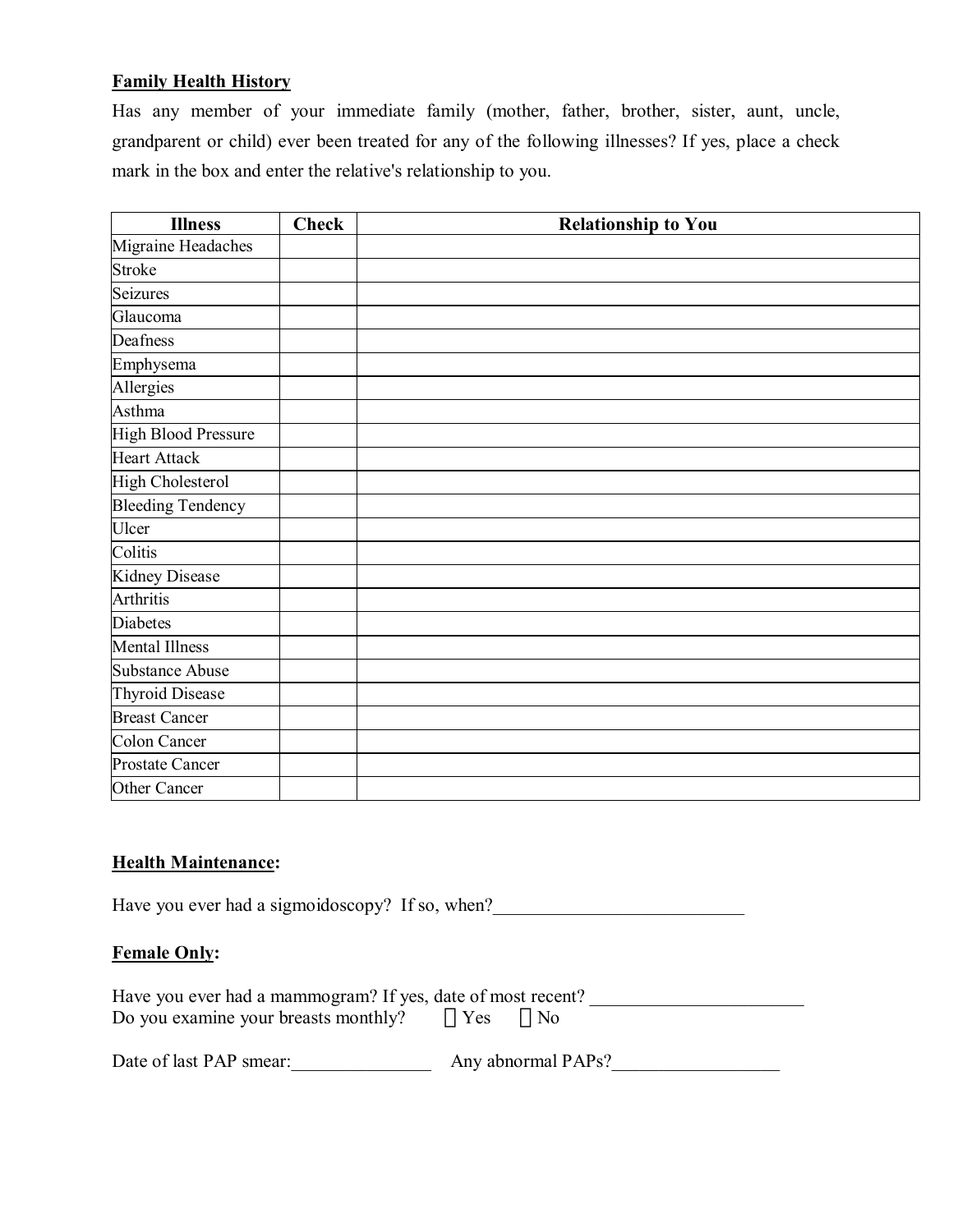# **Lifestyle:**

| Do you live: $\Box$ Alone                                                                              |  |  |  | $\Box$ with spouse $\Box$ with significant other $\Box$ Relatives |                      | $\Box$ with friends $\Box$ with Spouse/children                          |  |
|--------------------------------------------------------------------------------------------------------|--|--|--|-------------------------------------------------------------------|----------------------|--------------------------------------------------------------------------|--|
| # of people in household:                                                                              |  |  |  |                                                                   |                      |                                                                          |  |
|                                                                                                        |  |  |  |                                                                   |                      |                                                                          |  |
|                                                                                                        |  |  |  |                                                                   |                      |                                                                          |  |
| How many hours per week do you spend at your job?<br>Retired                                           |  |  |  |                                                                   |                      |                                                                          |  |
|                                                                                                        |  |  |  |                                                                   |                      | Are you/have you been exposed to hazardous materials? If yes, what kind: |  |
|                                                                                                        |  |  |  | How many hours of sleep per day/night do you get?                 |                      |                                                                          |  |
|                                                                                                        |  |  |  |                                                                   |                      | Do you exercise regularly? $\Box$ Yes $\Box$ No If yes, what kind?       |  |
| Do you warm-up before exercising?                                                                      |  |  |  |                                                                   | $\prod$ Yes          | $\Box$ No                                                                |  |
| If you ride a bike, do you wear a helmet?                                                              |  |  |  |                                                                   | $\Box$ Yes $\Box$ No |                                                                          |  |
| Do you wear sunblock?                                                                                  |  |  |  |                                                                   | $\Box$ Yes $\Box$ No |                                                                          |  |
| Do you wear seat-belts?                                                                                |  |  |  |                                                                   | $\Box$ Yes $\Box$ No |                                                                          |  |
|                                                                                                        |  |  |  |                                                                   |                      | Are you on a special diet? $\Box$ Yes $\Box$ No If so, type?             |  |
| Do you smoke? $\Box$ Yes $\Box$ No How much?                                                           |  |  |  |                                                                   |                      |                                                                          |  |
|                                                                                                        |  |  |  | Do you drink alcohol? $\Box$ Yes $\Box$ No Drinks per week?       |                      |                                                                          |  |
|                                                                                                        |  |  |  | Do you drink caffeine?  □ Yes □ No Drinks per day?                |                      |                                                                          |  |
| Do you use any non-prescription drugs?                                                                 |  |  |  |                                                                   | $\Box$ Yes $\Box$ No |                                                                          |  |
| Are there any religious issues that may affect your care? $\Box$ Yes $\Box$ No                         |  |  |  |                                                                   |                      |                                                                          |  |
| Do you need assistance with performing daily activities? $\Box$ Yes $\Box$ No                          |  |  |  |                                                                   |                      |                                                                          |  |
| Have you been the victim of sexual, emotional, or physical abuse / neglect? $\Box$ Yes<br>$\vert$   No |  |  |  |                                                                   |                      |                                                                          |  |
| <b>Decision Making:</b>                                                                                |  |  |  |                                                                   |                      |                                                                          |  |
| Do you have a living will?                                                                             |  |  |  |                                                                   | $\prod$ Yes          | $\prod$ No                                                               |  |
| Do you have a durable power of attorney for health care?                                               |  |  |  |                                                                   | $\prod$ Yes          | $\prod$ No                                                               |  |

If you need more information about the above, ask your physician.